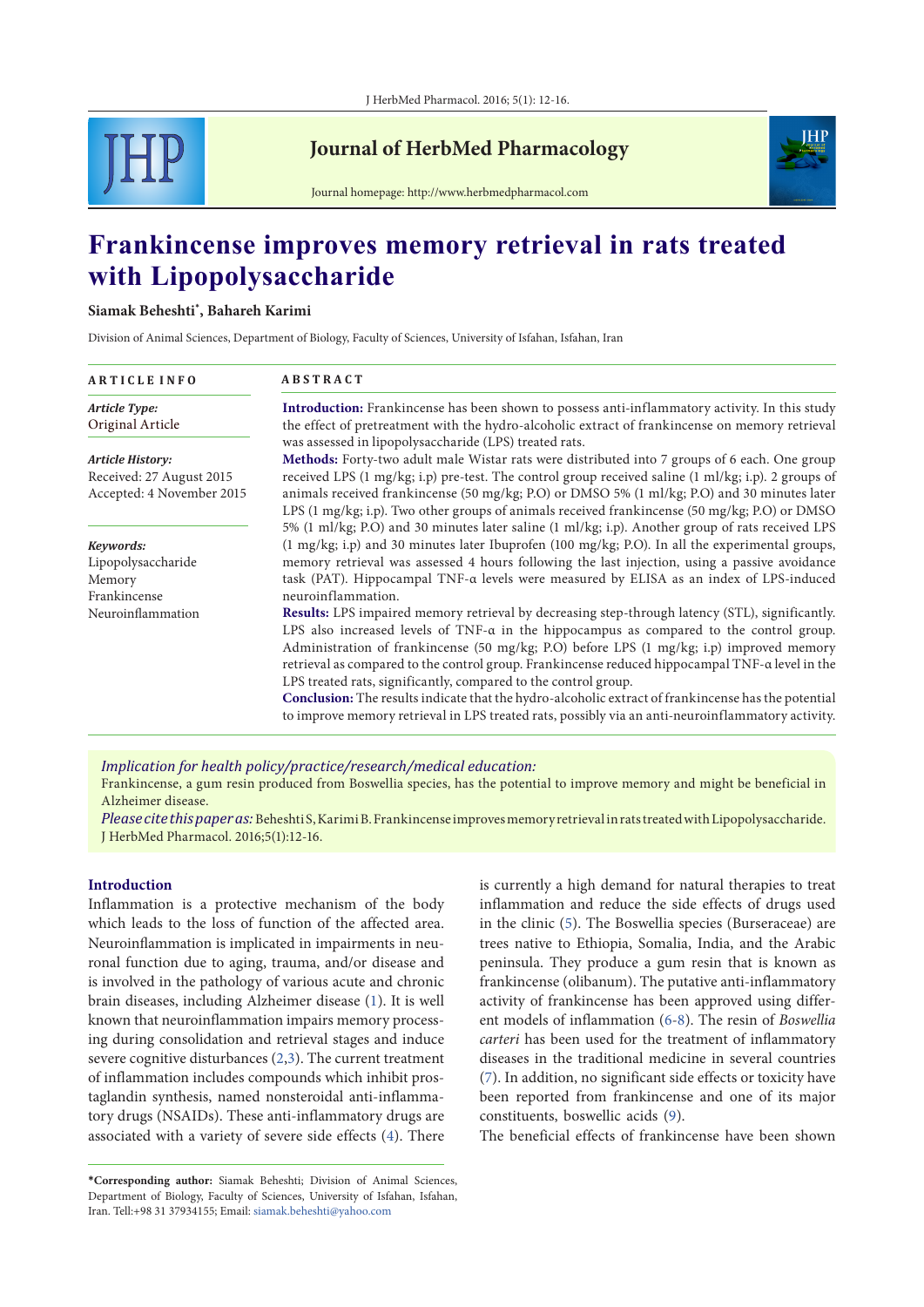on memory, both in normal and impaired memory conditions. For example, frankincense was shown to enhance the retention phase of spatial memory in the Morris water maze ([10\)](#page-4-6). It could prevent hypothyroidism induced spatial memory impairment in rats [\(11](#page-4-7)) and induced significant improvement in visuospatial memory in multiple sclerosis patients ([12](#page-4-8)).

Lipopolysaccharide (LPS) is the active fragment of gramnegative bacteria. Systemic administration of LPS has been extensively used to induce neuroinflammation. Peripheral inflammation induced by LPS produces a neuroinflammatory response involving blood-brain barrier, glia and neurons ([1](#page-3-0)).

Despite the fact that frankincense has potential antiinflammatory activity and beneficial effects on memory formation, the impact of frankincense on neuroinflammation induced memory impairment have not been studied. Therefore, the aim of the present study was to examine whether acute administration of the hydro-alcoholic extract of frankincense from *Boswellia carteri* could improve memory loss induced by LPS.

# **Materials and methods**

LPS was purchased from Sigma (USA). LPS was dissolved in sterile saline. Frankincense from *Boswellia carteri* was donated by *Raha* Pharmaceutical Company (Isfahan, Iran). Protease inhibitor cocktail was purchased from Roche (Germany). Rat TNF-α ELISA kit was purchased from Boster (USA).

Preparation of the hydro-alcoholic extract of frankincense The species origin of frankincense was identified by an expert botanist. An appropriate amount of the resin of *Boswellia carteri* was pulverized and soaked in 96% ethanol. After 24 hours the ethanol was evaporated in rotary equipment. The remaining crude was dissolved in DMSO 5% (V/V in saline) and filtered before injection, then was warm-heated on a 50° C water bath for 60 minutes and cooled at room temperature before injection. The volume of the extract for gavage injection was 1 ml/kg. The dose of frankincense (50 mg/kg; P.O) was selected according to previous reports indicating the effectiveness of it on cognitive functions [\(13\)](#page-4-9).

# Animals

Totally 42 male Wistar rats weighing 230-280 g were obtained from the breeding colony of Department of Biology, University of Isfahan and randomly distributed into 7 groups of 6 each. Rats were housed four per cage in a temperature (24° C) controlled room that was maintained on a 12:12 light cycle (light on at 07:00 am). Rats had unrestricted access to food and water in their home cage. All experiments were executed in accordance with the guidelines for the care and use of laboratory animals (National Institute of Health publication No. 80-23, revised 1996) and were approved by the graduate studies committee of the Department of Biology, University of Isfahan.

# Passive avoidance task

The step-through passive avoidance paradigm was performed as previously described [\(14\)](#page-4-10). Briefly, each rat was placed in the white chamber of the passive avoidance task (PAT) apparatus facing the sliding door. After 5 seconds the door was raised. When the animal stepped into the dark chamber with all four paws, the door was closed and the rat remained there for 20 seconds. Then the animal was removed to be placed in a temporary cage. 30 minutes later, the rat was again placed in the white chamber for 5 seconds, then the door was raised to let the animal enter the dark chamber and following entrance, the door was closed, but this time a controlled electrical shock of 0.3 mA lasting for 1 second was delivered. After 20 seconds, the rat was placed into the temporary cage. Two minutes later, the same testing procedure was repeated. When the rat remained in the white compartment for a 2-minute times period, the training was terminated. On the second day, a retrieval test was performed to evaluate long-term memory. Each animal was placed in the white start chamber for 20 seconds, then the door was raised and the stepthrough latency (STL), was recorded, up to 600 seconds.

#### ELISA assay

Immediately following completion of the behavioral tests, rats were euthanized and their hippocampi were removed and frozen in liquid nitrogen, then were stored in -80° C freezer. Each sample of hippocampus was homogenized in 320 μl of cold buffer (Tris-HCL 50mM, Nacl 150mM, Sodiumdeoxycholate 0.25%, SDS 0.1%, EDTA 1mM, protease inhibitor cocktail 5%;  $pH = 7.2$ ) and centrifuged at 12000 rpm for 30 minutes at 4° C. Total protein concentration of supernatant was determined by Bradford assay [\(15](#page-4-11)). TNF-α levels were measured by ELISA kit according to the manufacturer's instruction (Boster Biological Technology Co., Ltd.). Concentration of the cytokine was quantified as pg of antigen per 10 μg of total protein.

#### Experiment 1

Six animals were used in each experimental group. In this experiment, 2 groups of animals received LPS (1 mg/kg; i.p) or saline (1 ml/kg; i.p) on the test day and 4 hours later memory retrieval was assessed.

# Experiment 2

In this experiment, 2 groups of animals received the hydro-alcoholic extract of frankincense (50 mg/kg; P.O) or DMSO 5% (1 ml/kg; P.O) and 30 minutes later saline (1 ml/kg; i.p) pre-test (24 hours after training). Two other groups of animals received the hydro-alcoholic extract of frankincense (50 mg/kg; P.O) or DMSO 5% (1 ml/kg; P.O) and 30 minutes later LPS (1 mg/kg; i.p) pre-test. Another group of animals received ibuprofen (100 mg/kg; P.O) and 30 minutes later LPS (1 mg/kg; i.p). Four hours after the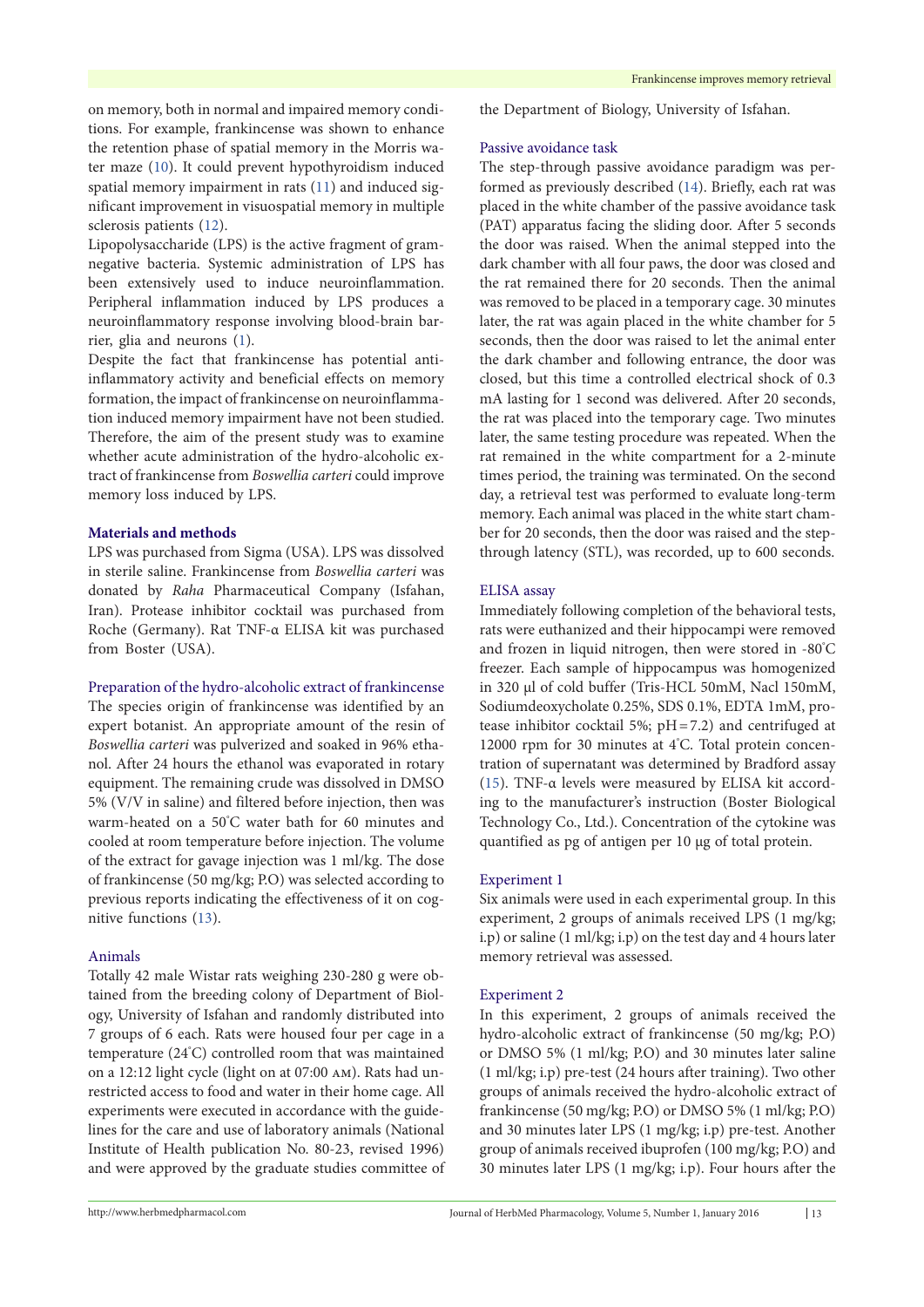# Beheshti S and Karimi B

last injections, memory retrieval was assessed.

#### Statistical analysis

The data are presented as mean ± SEM. One-way analysis of variance (ANOVA) with Tukey-Kramer multiple comparisons post hoc test or unpaired *t* test were performed for data analysis. In all the experiments, *P<*0.05 was considered statistically significant.

# **Results**

# The effect of systemic administration of LPS on memory retrieval

In the PAT, the decrease in STL indicates loss of memory. The intra-peritoneal administration of LPS (1 mg/kg) 4 hours pre-test, impaired memory retrieval. Un-paired *t* test indicated that LPS decreased STL in a significant manner (*P<*0.05). The ELISA assay results showed that LPS increased TNF-α levels in the hippocampus of rats, significantly compared to the control group (*P<*0.05).

# The effect of the hydro-alcoholic extract of frankincense and Ibuprofen on memory retrieval in rats treated with LPS

One-way ANOVA indicated significant main effect of STL in animals treated with the hydro-alcoholic extract of frankincense (50 mg/kg) before LPS (1 mg/kg) [F  $(2, 17)$  = 4.135; *P*= 0.03]. Post-hoc comparison showed that frankincense significantly increased STL as compared with the group received DMSO 5% and LPS ([Figure](#page-2-0) 1; *P<*0.05). Injection of Ibuprofen (100 mg/kg) after LPS (1 mg/kg) increased STL, significantly as compared with the group received DMSO 5% and LPS [\(Figure](#page-2-0) 1; *P<*0.05).

One-way ANOVA indicated significant decrease of TNF- $\alpha$  levels in the hippocampus of rats [F (2, 17) = 12.32; *P*= 0.0007]. Post-hoc comparisons showed that injection of frankincense (50 mg/kg) and ibuprofen (100 mg/kg) before or after LPS, respectively, decreased TNF-α levels in the hippocampus of rats significantly, compared with the group received DMSO 5% and LPS ([Figure](#page-2-1) 2; *P<*0.01 and *P<*0.001).

#### **Discussion**

We found that systemic administration of LPS 4 hours pre-test increased the levels of TNF-α in the hippocampus, which indicated that it had induced neuroinflammation. It also impaired memory retrieval in the passive avoidance paradigm. These findings are in accordance with previous reports, showing the effect of LPS induced neuroinflammation on memory impairment ([4](#page-4-0)).

The main outcome of the present study was that the hydro-alcoholic extract of frankincense could improve memory retrieval in rats treated with acute intra-peritoneal injection of LPS. More than 200 different compounds have been identified in the oleo-gum resin of different *Boswellia* species ([16](#page-4-12)). These include monoterpenes, diterpenes, triterpenes, pentacyclic triterpenic acids (boswellic

<span id="page-2-0"></span>

**Figure 1.** The effects of pre-test administration of the hydro alcoholic extract of frankincense (50 mg/kg; P.O) and ibuprofen (100 mg/kg; P.O) before and after administering LPS (1 mg/kg; i.p), respectively, on STL. Data are expressed as means ± S.E.M. \**P* < 0.05.

<span id="page-2-1"></span>

**Figure 2.** The effects of pre-test administration of the hydro alcoholic extract of frankincense (50 mg/kg; P.O) and ibuprofen (100 mg/kg; P.O) before and after administering LPS (1 mg/ kg; i.p), respectively, on hippocampal TNF-α levels. Data are expressed as means ± SEM. \*\**P* < 0.01; \*\*\**P* < 0.001.

acids) and tetracyclic triterpenic acids. It was reported that pure compound of frankincense exhibit anti-inflammatory property in human peripheral blood mononuclear cells and mouse macrophages through inhibition of tumor necrosis factor-alpha, interleukin-1 beta, NO and mitogen activated protein kinases ([9\)](#page-4-5). Boswellic acids are the main active components of the resin of *Boswellia carteri* which deal with the ethnomedicinal use for the treatment of inflammatory diseases [\(7\)](#page-4-4). Boswellic acids were shown to specifically inhibit the synthesis of pro-inflammatory enzyme, 5-lipooxygenase (5-LO). 5-LO generates inflammatory leukotrienes. Leukotrienes cause inflammation by promoting free radical damage, cell adhesion and migration of inflammation-producing cells to the inflamed zone. Boswellic acids are specific inhibitors of leukotrienes, which interact directly with 5-LO or block its translocation. Boswellic acids were also shown to downregulate the pro-inflammatory cytokines including TNF-α, IL-1β, IL-2, IL-6 and INF-γ by interacting with the production/ release of these cytokines [\(8](#page-4-3)). Another active compo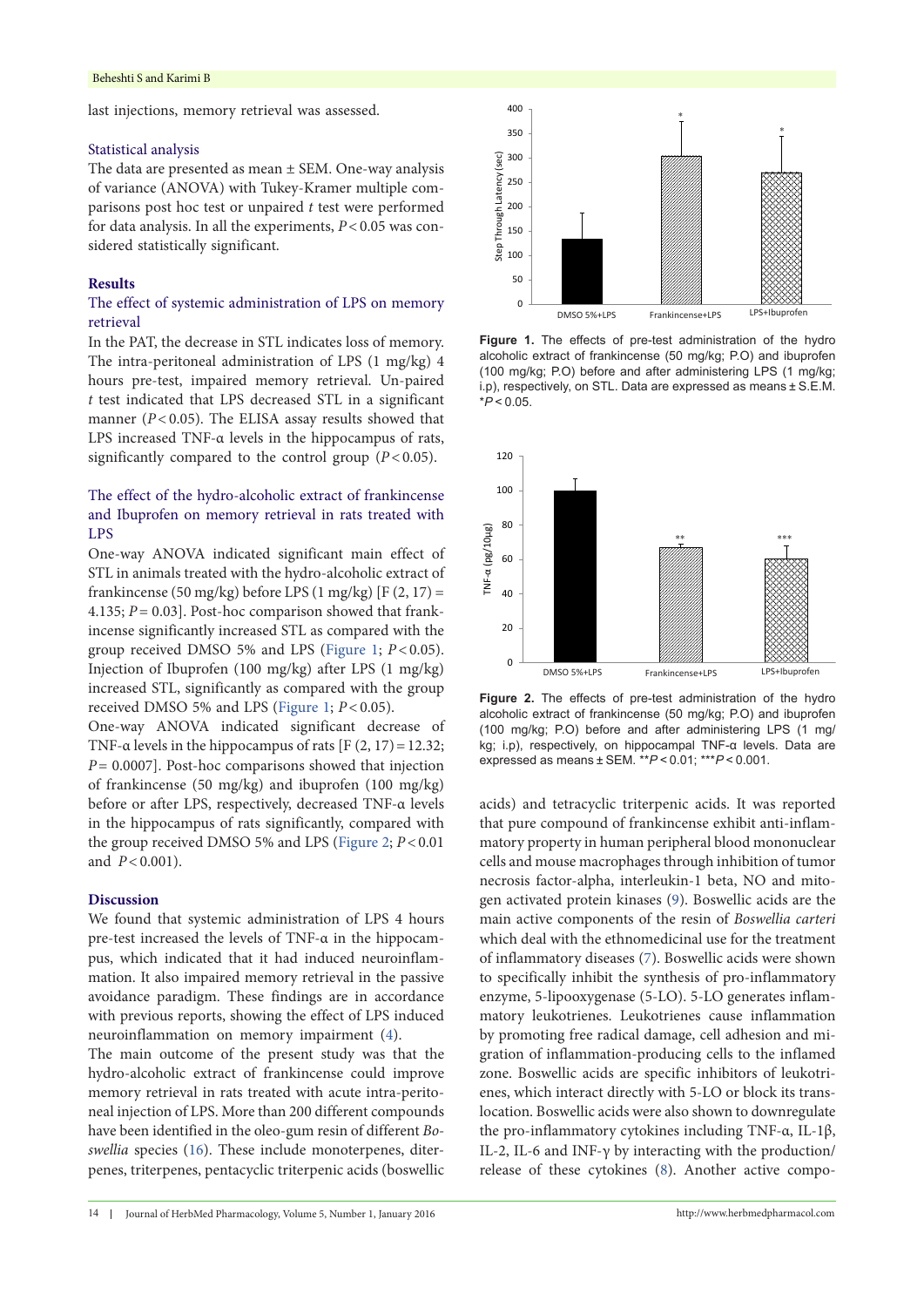nent of frankincense, incensole acetate, was also shown to inhibit activation of nuclear factor-kappa B (NF-кB), a transcription factor which is crucial for inflammatory responses ([17](#page-4-13)).

In accordance to the anti-inflammatory activities of frankincense, the results of the present study indicated that the hydro-alcoholic extract of frankincense decreased the levels of TNF-α in the hippocampus of rats treated with LPS, significantly. TNF-α is involved in inflammatory reactions. Inhibition of TNF-α and its signaling is a highly successful strategy for the treatment of inflammatory diseases ([16](#page-4-12)). Our finding showed that the hydro-alcoholic extract of frankincense could induce an anti-neuroinflammatory activity, which was comparable with the putative NSAID, Ibuprofen. In support of this finding, different doses of frankincense have also inhibited generation of TNF-α by human monocytes stimulated with LPS by a direct inhibitory action on Iк Bα kinases (IKK), conveyed inhibition of NF-кB and subsequent down-regulation of TNF-α ([18](#page-4-14)). Also, chronic administration of a methanolic extract of frankincense possessed anti-inflammatory effect against neuroinflammation characterizing AlCl3 Alzheimer disease in rats [\(19\)](#page-4-15). Therefore, owing to an evident effect of frankincense on decreasing an important pro-inflammatory cytokine (TNF-α) in the hippocampus of rats, it appears that frankincense was able to improve cognitive functions probably due to anti-neuroinflammatory property.

In the present study, we administered frankincense 30 minutes before LPS injection. This was because it was reported that boswellic acids from frankincense directly target LPS rather than unspecifically interacting with other molecules in downstream LPS signaling [\(20\)](#page-4-16). Accordingly, it is probable that boswellic acids of frankincense might even have prevented initiation of neuroinflammation.

A number of previous studies have indicated that frankincense has beneficial effects on memory, both on normal brain [\(10](#page-4-6)) and on impaired memory conditions ([11](#page-4-7),[13](#page-4-9)). It was argued that the effect of frankincense on memory is mainly due to structural alterations in the brain neuronal circuits ([21](#page-4-17)). For example, chronic maternal administration of *Boswellia* gum resin in gestational period induced significant volumetric alteration in the layers of the CA3 hippocampal field in young male rats ([22](#page-4-18)). Also, different doses of frankincense was shown to increase the number of neurons and dendritic spines in hippocampal region  $CA<sub>1</sub>$  in rats ([23](#page-4-19)). For this reason, in most of the studies assessing the effect of frankincense on memory, the extracts were administered chronically. In the present study, we administered the hydro-alcoholic extract of frankincense, acutely and 4.30 hours pre-test. Our results indicated that frankincense, showed a tendency towards improving memory parameters (data not shown), but failed to be statistically significant. Therefore, it is unlikely that the direct effect of frankincense on improvement of memory in LPS treated rats were involved in the observed results. We hypothesize that the major effect of frankincense on

improvement of memory retrieval observed in the present study might be due to its anti-neuroinflammatory property rather than its direct beneficial effects on memory. Further studies are required to clarify whether the acutely administered frankincense could also induce functional and structural changes related to the improvement of memory, in brain areas related to memory processing.

# **Conclusions**

In conclusion, our results indicated that the hydro-alcoholic extract of frankincense could prevent memory loss caused by systemic administration of LPS. The anti-neuroinflammatory activity of frankincense which was comparable with the putative NSAID, Ibuprofen, is suggested to be involved in the observed results.

# **Acknowledgments**

The authors would like to thank Dr. Rahman Emamzade who supported in Bradford assay and Dr. Mohammad Javan who donated protease inhibitor cocktail.

#### **Authors' contributions**

SB contributed to the conception and design of the work, drafting and revising the draft, approval of the final version of the manuscript, and agreed for all aspects of the work. BK contributed to conducting the study.

# **Conflict of interests**

We wish to confirm that there are no known conflicts of interest associated with this publication.

#### **Ethical considerations**

Ethical issues (including plagiarism, misconduct, data fabrication, falsification, double publication or submission, redundancy) have been completely observed by the authors.

# **Funding/Support**

This work was supported by grant No. 11638/92 from the Vice-Chancellorships for Research and Technology, University of Isfahan in support of BK for obtaining her MSc degree.

# **References**

- <span id="page-3-0"></span>1. Lyman M, Lloyd DG, Ji X, Vizcaychipi MP, Ma D. Neuroinflammation: the role and consequences. Neurosci Res. 2014;79:1-12.
- <span id="page-3-1"></span>2. Kranjac D, McLinden KA, Deodati LE, Papini MR, Chumley MJ, Boehm GW. Peripheral bacterial endotoxin administration triggers both memory consolidation and reconsolidation deficits in mice. Brain Behav Immun. 2012;26(1):109-121.
- <span id="page-3-2"></span>3. CzerniawskiJ, Miyashita T, Lewandowski G, Guzowski JF. Systemic lipopolysaccharide administration impairs retrieval of context-object discrimination, but not spatial, memory: evidence for selective disruption of specific hippocampus-dependent